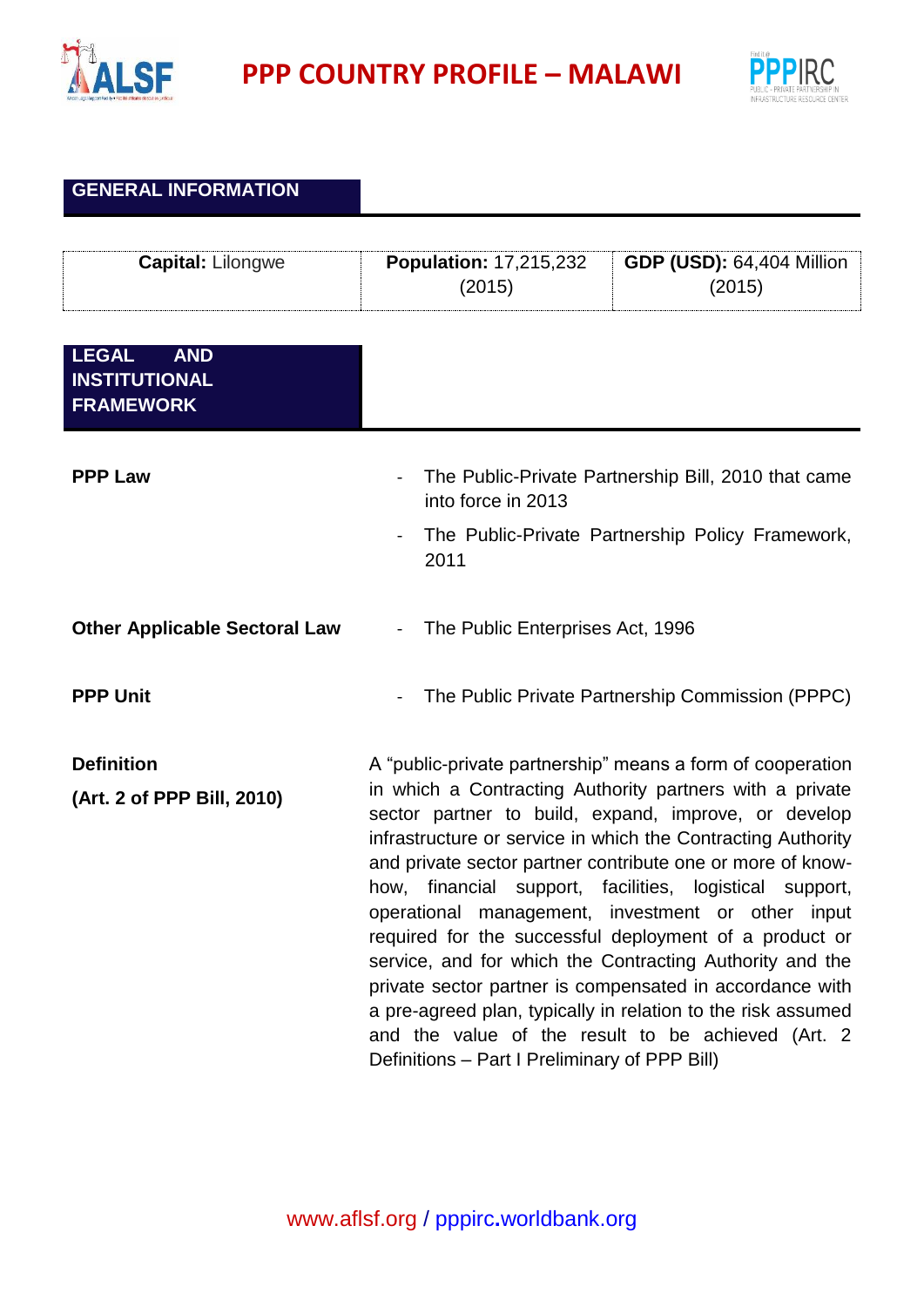## **PPP** COUNTRY PROFILE – MALAWI



| <b>General Principles</b><br>(Art. 3 of PPP Bill, 2010)                                                    | Improve the delivery of public infrastructure and<br>services in Malawi;<br>Assist in achieving better value for public<br>expenditure by the Government;<br>Promote private sector investment in infrastructure<br>$\blacksquare$                                                                                                                                                                                                                                                                                                                                                                                  |  |
|------------------------------------------------------------------------------------------------------------|---------------------------------------------------------------------------------------------------------------------------------------------------------------------------------------------------------------------------------------------------------------------------------------------------------------------------------------------------------------------------------------------------------------------------------------------------------------------------------------------------------------------------------------------------------------------------------------------------------------------|--|
|                                                                                                            | and services;<br>Encourage participation by resource owners in<br>public-private partnerships and provide assurance;<br>for private interests in those partnerships;<br>Encourage competitive and efficient markets for the<br>provision of infrastructure and services;<br>Promote infrastructure development and service<br>delivery through public-private partnerships;<br>Realize value for money in relation to delivery of<br>$\blacksquare$<br>public services through public private partnerships;<br>Increase competition and reduce monopoly in the<br>economy (Objectives, art. 3, Part II of PPP Bill) |  |
| <b>Tendering</b><br>and<br>contracting<br>procedures/<br><b>Choice</b><br>of<br>the<br>private partnership | Pre-selection of bidders (art. 27)<br>Unsolicited Bids (art. $31(1)$ , (2) and (3)                                                                                                                                                                                                                                                                                                                                                                                                                                                                                                                                  |  |
| (Art. 27 and 31 of PPP Bill,<br>2010)                                                                      |                                                                                                                                                                                                                                                                                                                                                                                                                                                                                                                                                                                                                     |  |
| <b>Project Evaluation</b>                                                                                  | Feasibility/Evaluation criteria conducted by the PPPC (art.<br>26)                                                                                                                                                                                                                                                                                                                                                                                                                                                                                                                                                  |  |
| (Art. 26 of PPP Bill, 2010)                                                                                |                                                                                                                                                                                                                                                                                                                                                                                                                                                                                                                                                                                                                     |  |
| <b>Negotiation and Signature of</b><br><b>PPP Contracts</b>                                                | The PPP contract may be concluded solely on the basis of<br>a decision by the Commission (PPPC) and the consent<br>obtained from the Minister of Finance to the final draft<br>contract (art. $29(1)$ )                                                                                                                                                                                                                                                                                                                                                                                                             |  |
| (Art. 29 (1), (2), (3) and (4) of<br><b>PPP Bill, 2010)</b>                                                |                                                                                                                                                                                                                                                                                                                                                                                                                                                                                                                                                                                                                     |  |
| <b>Rights and Obligations of the</b><br>public partner                                                     | Right to transfer an interest or a part of share of the<br>Contracting Authority in an infrastructure facility (art. 21(f))                                                                                                                                                                                                                                                                                                                                                                                                                                                                                         |  |
| (Art. 21 of PPP Bill, 2010)                                                                                |                                                                                                                                                                                                                                                                                                                                                                                                                                                                                                                                                                                                                     |  |
| private partner                                                                                            | <b>Rights and Obligations of the Obligation of transparency by the shareholders toward the</b><br>PPPC (art. 35 of PPP Bill)                                                                                                                                                                                                                                                                                                                                                                                                                                                                                        |  |
| (Art. 35 of PPP Bill, 2010)                                                                                |                                                                                                                                                                                                                                                                                                                                                                                                                                                                                                                                                                                                                     |  |